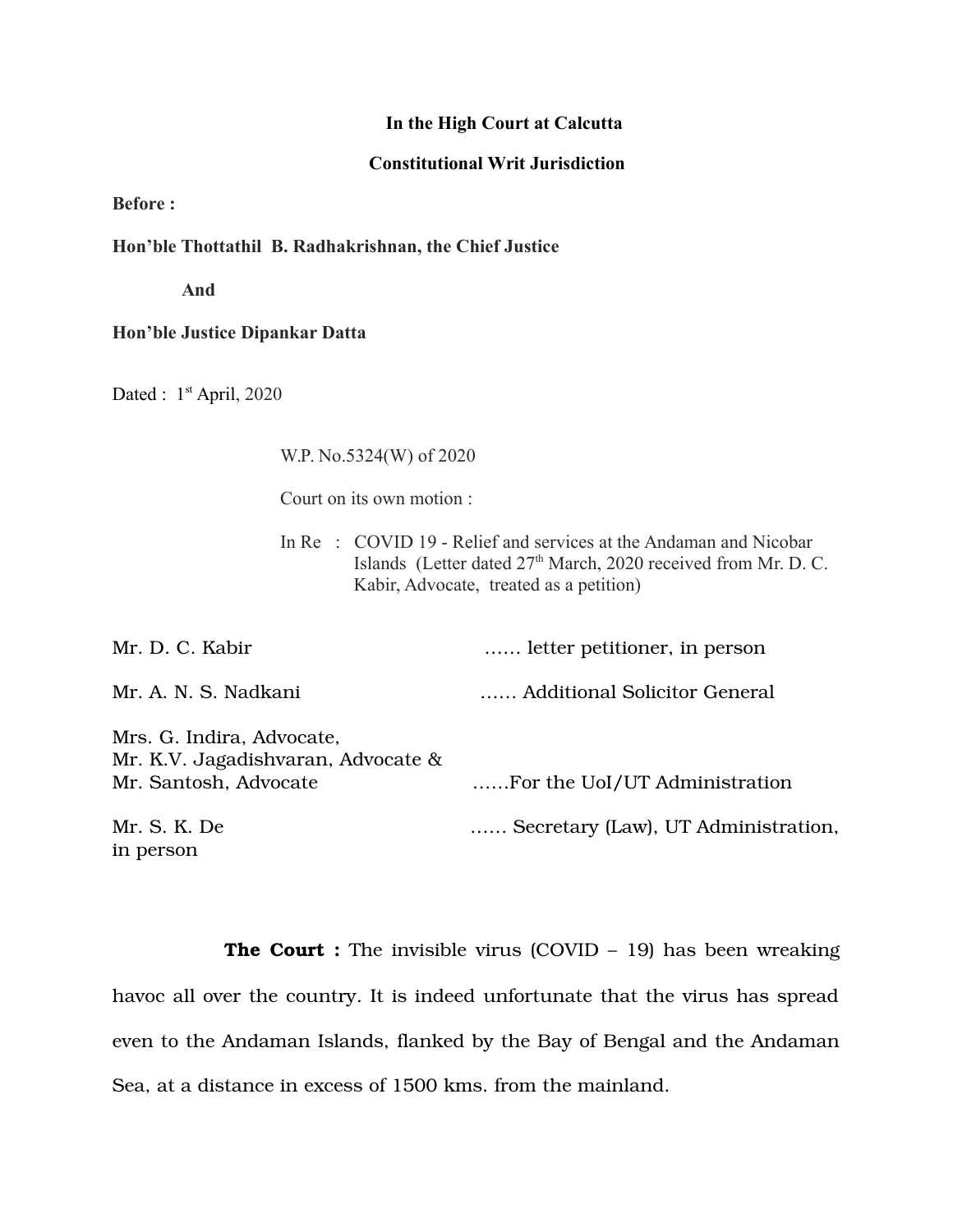2. Treating a letter dated March 27, 2020 received from Mr. D.C. Kabir, Advocate (expressing deep concern at the possible spread of infection caused by the virus, if urgent measures were not taken at the earliest) as a petition under Article 226 of the Constitution, *suo motu* proceedings were initiated. By an order dated March 28, 2020, we required a response from the Union of India/Union Territory Administration on the contents of such letter petition, in the form of a report. A Monitoring Committee (hereafter 'the MC') was also constituted to make an overall assessment of all relevant factors including supply of essentials and availability of other support mechanisms for the people stationed at the islands, with direction to submit a report. Such reports were directed to be forwarded by email to the Registrar General of this Court by March 30, 2020 and the writ petition made returnable today.

3. Pursuant to the said order, the Chief Secretary, Andaman and Nicobar Administration (hereafter 'the CS') and the MC have forwarded their respective reports. The same are taken on record.

4. We further record having received a report from the letter petitioner dated March 30, 2020. A supplementary report dated March 30, 2020 has also been received from the President, Andaman and Nicobar Islands Bar Association (hereafter 'the BA President'), who is also a member of the MC. These reports are also taken on record.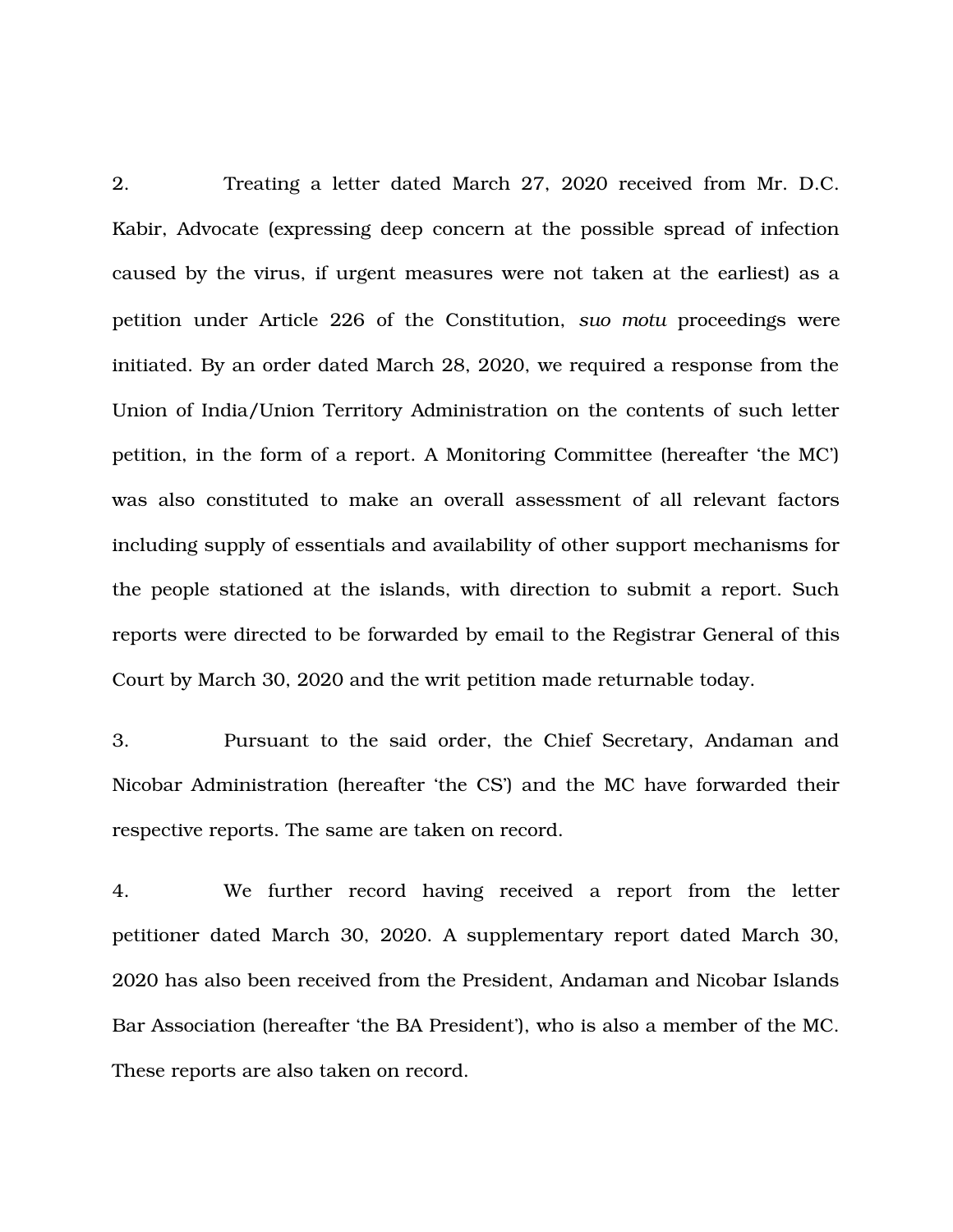5. We have perused the reports with the care and attention the same deserve.

6. We have also heard today Mr. Kabir and Mr. Nadkarni, the learned Additional Solicitor General, through video conference.

7. Mr. Kabir has highlighted 6 (six) points of concern which, according to him, require to be immediately addressed by the administration for the benefit of the islanders during the period of the lockdown announced by the Prime Minister of the country, albeit agreeing that things in Port Blair are much more organized than before judicial intervention ensued. We propose to touch upon those points of concern in this order.

8. Appearing for the Union Territory Administration, Mr. Nadkarni submitted that the situation in the islands, much prior to detection of patients infected with the virus, is under close monitoring by the Ministry of Home Affairs of the Central Government as well as the Prime Minister's office and that no stone would be left unturned to ensure that such situation does not go beyond control. Instructions to suit the peculiar needs of the islanders are being constantly issued together with supplies of essentials, medicines and health care equipments and officers at all levels posted in the islands, irrespective of status and position, have been engaged in activities to benefit the people they serve. Because of the unprecedented situation, number of restrictions have been put in place hindering individual interests to certain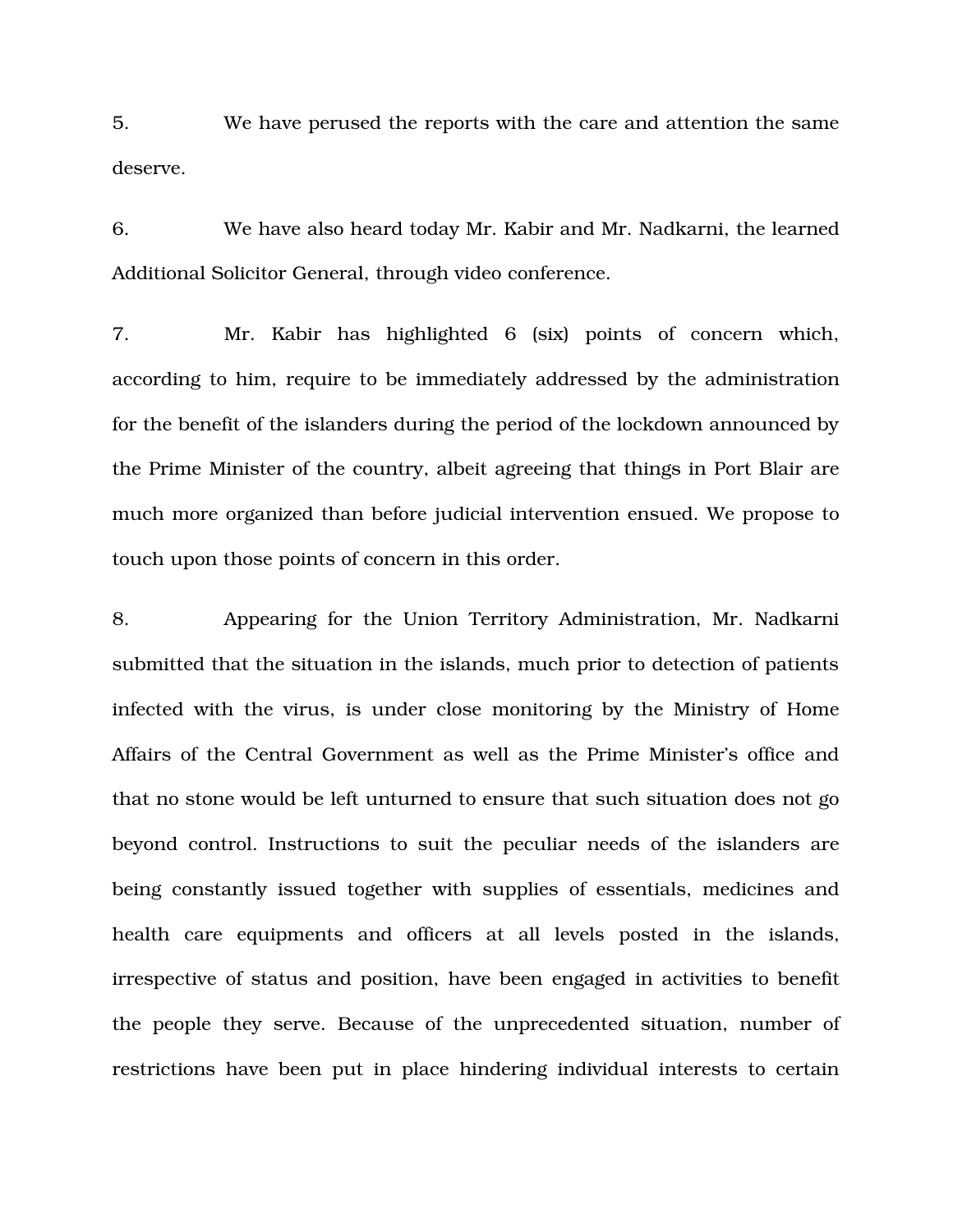extent but such interests, he submitted, must ultimately yield to the larger public interest having regard to the mammoth task that the administration is faced to accomplish. The report of the MC was referred to, which suggested that there were ample stocks to take care of the islanders for the next 3 (three) months. This, not being an adversarial litigation, he appealed that all concerned involved in it as well as the people of the islands have to fight unitedly to combat the dreadful virus.

9. Due to connectivity problems, the points of concern raised by Mr. Kabir reportedly were not completely audible to Mr. Nadkarni. Very fairly, Mr. Nadkarni submitted that Mr. Kabir may feel free to share with Mr. Nadkarni whatever is needed at the islands and all out efforts to bring about just results would be endeavoured at the end of the administration.

10. The members of the MC, in their "first report", have reported on the stock of essentials that are presently available and are expected to be available in the next couple of days. Reference has been made to overcrowding on the streets of Port Blair once shops were opened on March 29, 2020 for people to make purchases therefrom. According to them, such overcrowding would be counter productive in the sense that it might frustrate the attempts made by the administration to contain the spread of infection by insisting on 'social distancing'. Consequently, they have reiterated the need for providing essentials to the members of the public by resorting to home delivery. Regarding supply of medicines to ailing people and availability of doctors, the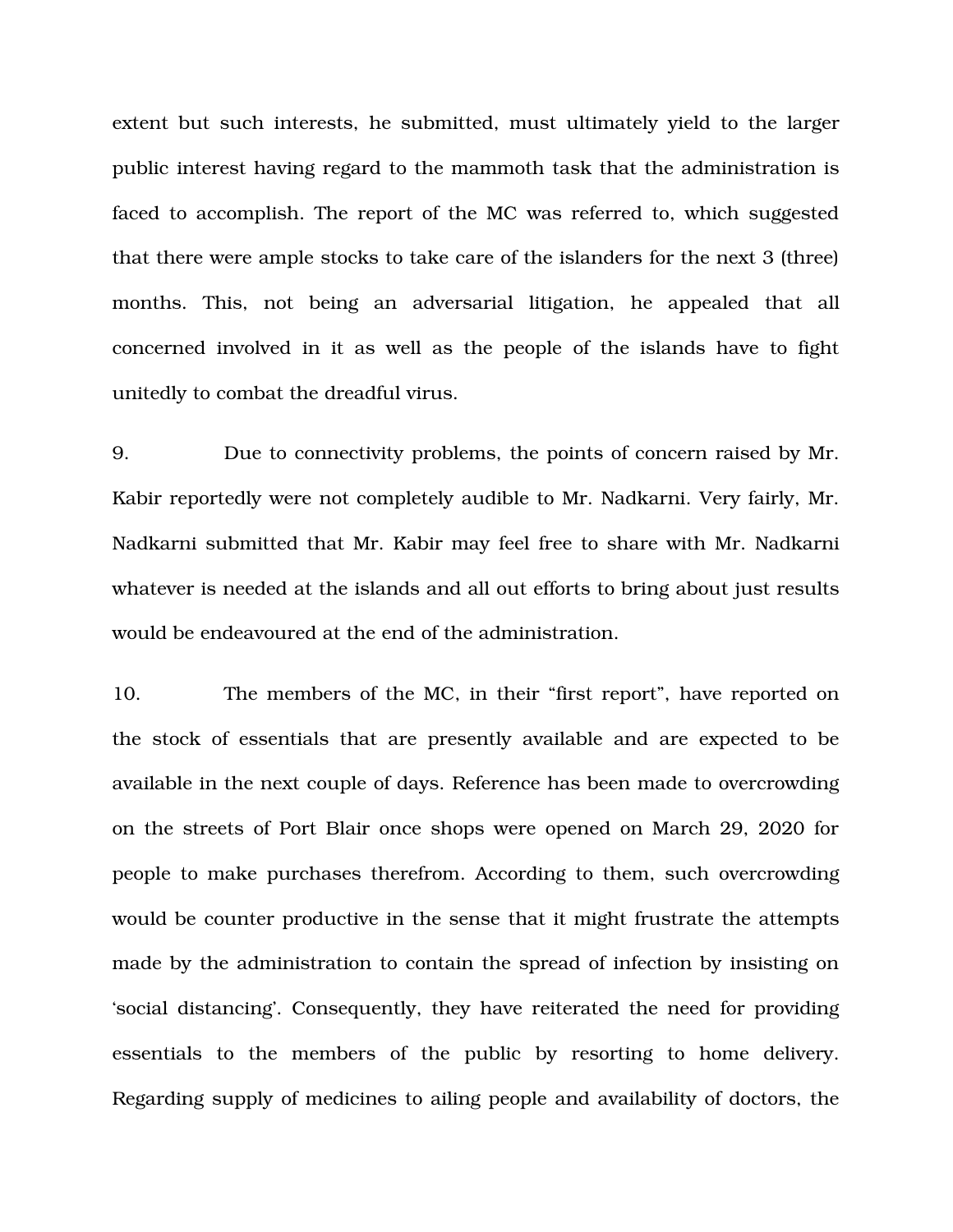report does not indicate anything of an alarm. People with major health issues are being allowed access to the hospital while those having minor illness are receiving medical advice on phone. However, the report seems to be silent on the stock of medicines available at the islands including protective kits like masks, sanitizers, disinfectants, etc. So far as fuel is concerned, certain restrictions have been imposed but all are intended for the larger interests of the masses. Other support mechanisms are also reportedly in place to meet any eventuality and the administration is fully geared up to combat any crisis situation.

11. Till date, there are 10 (ten) positive reports of patients having been infected with the virus. No doubt, it is alarming considering the area and the populace under consideration. The only saving grace is that all but one of them, reportedly, belong to the same family and have been kept in isolation upon identification, thereby reducing the possibility of a community spread. That apart, 1524 (fifteen hundred twenty four) patients are under homequarantine. It is revealed from the report of the CS that measures, considered appropriate in the circumstances, have been undertaken by the administration to contain the spread of the virus from the infected patients. We hope and trust that such measures, as are warranted, shall be continued as part of the process to avert any crisis.

12. The report of the CS further proceeds to disclose in some details the preventive and preemptive steps that have been taken by the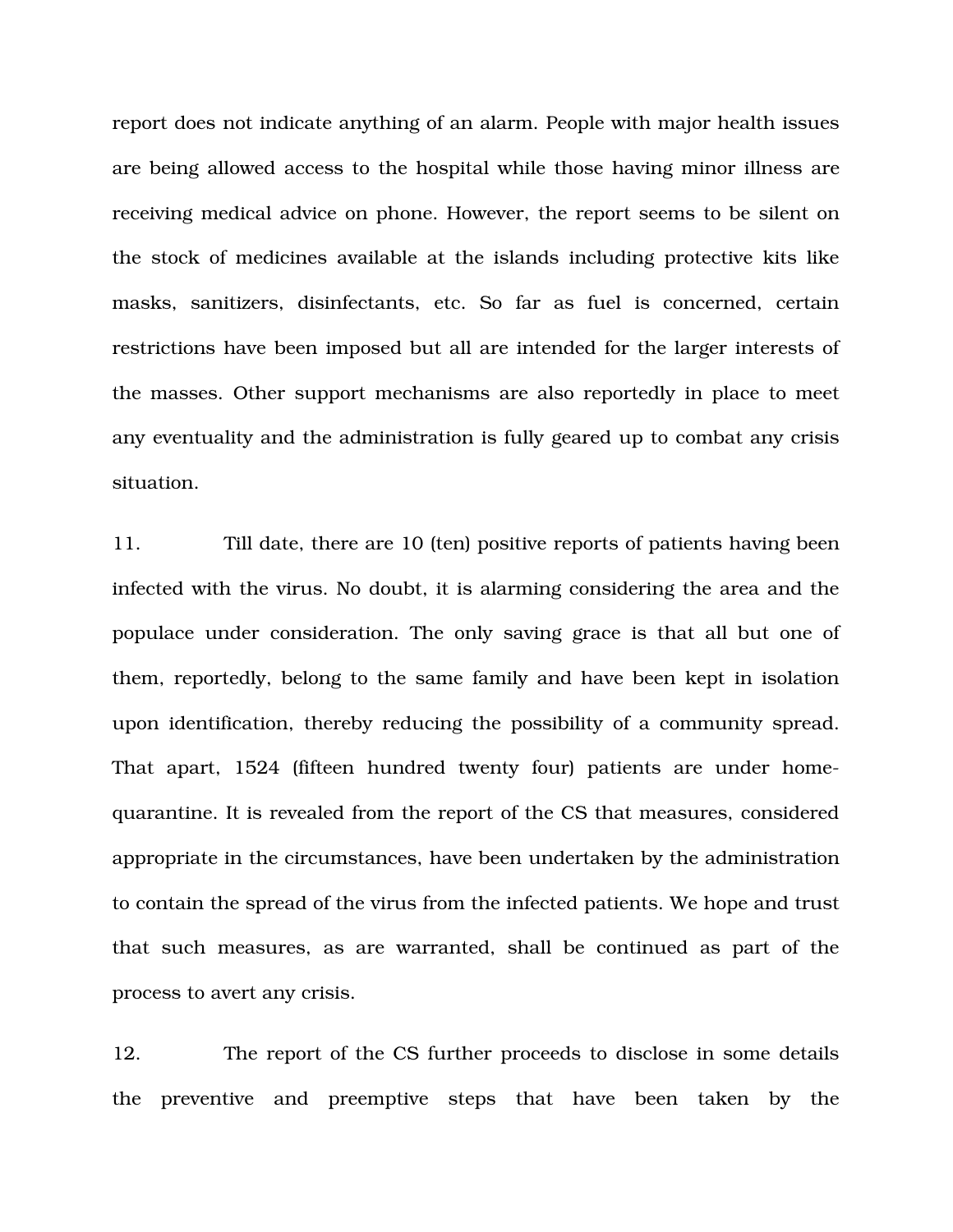administration in terms of the guidelines/advisories issued from time to time by the appropriate authorities under statutory provisions to prevent entry of the disease in the islands and its spread by insisting on compliance with 'social distancing' norms. Although the entry could not be avoided for reasons beyond the control of the administration, ensuring public safety has been its prime concern together with making provisions for supply of essential commodities at the doorstep of the islanders through officers across the islands. Insofar as far flung villages and remote islands are concerned, the gram Pradhans and the village Captains have been taken into confidence and supplies organized through them within their respective hamlets, habitation and islands. According to the CS, the local administration has done virtually everything in its capacity to keep the public informed of all the decisions that were and are being taken for their benefit and all out efforts are being made speedily on multiple fronts with a view to achieving the twin objectives of preventing a graver threat to the safety of the entire community through probable community transmission and ensuring maintenance of the supply chain of essential commodities/supplies.

13. The efforts and initiatives of the administration, in these trying times, need to be appreciated instead of picking bits and pieces of faults/remissness, here and there, in working out the relief programmes and highlighting the same for condemnation. A problem of such magnitude, as the present one, was never visualized. The misery is compounded by reason of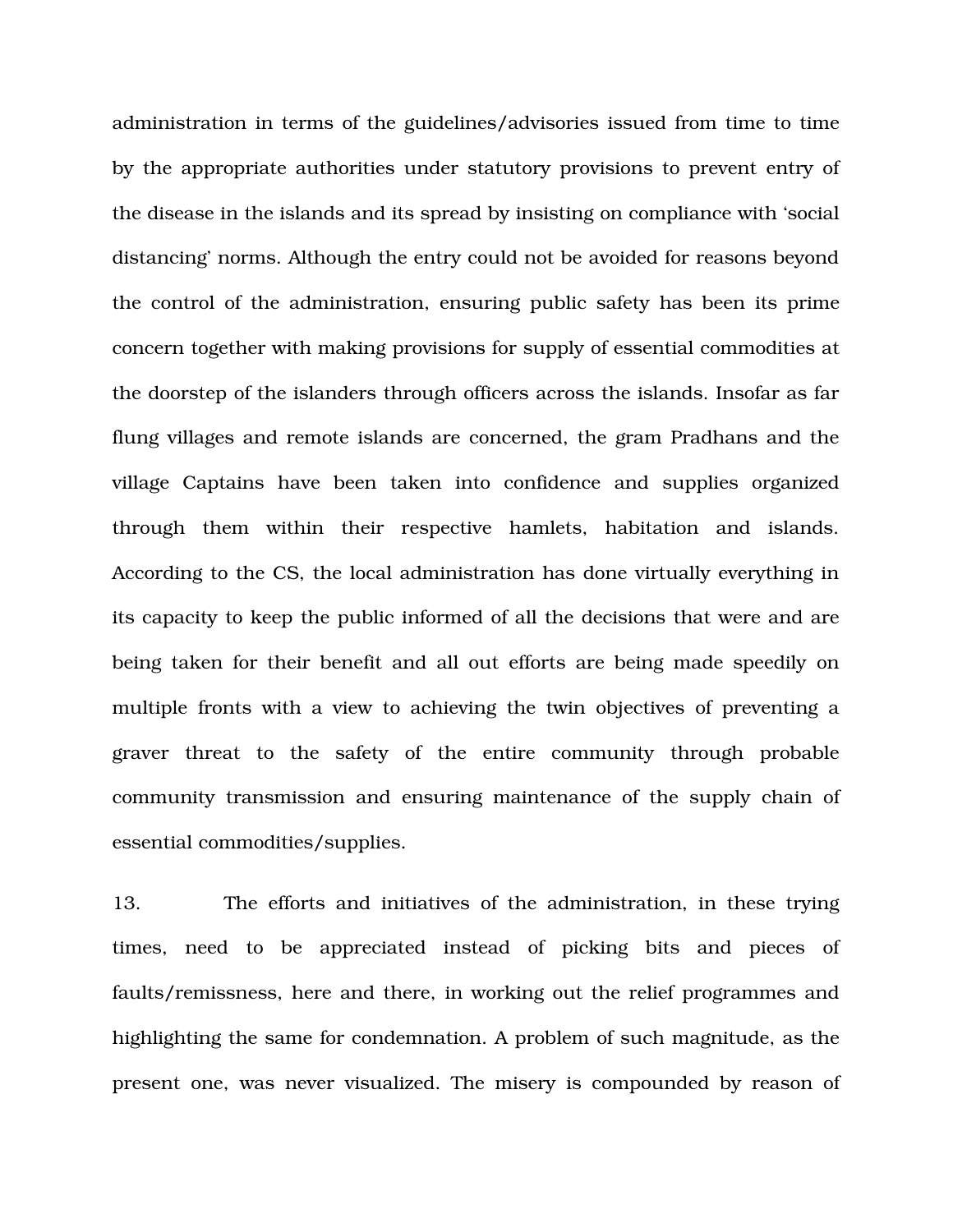what the CS says, and correctly so, a fight against the unseen enemy. While recording our *prima facie* satisfaction with regard to whatever has been attempted and achieved in respect of containment of the disease and its spread as well as maintenance of supplies of essentials, we propose to make necessary directions at the concluding part of this order bearing in mind certain areas of concern highlighted by Mr. Kabir in his report and in course of the submissions made by him before us today as well as the report of the BA President, which the reports of the CS and the MC evidently do not address in full measure, possibly due to lack of time or other genuine reason.

14. Though we are conscious that the officers at the ground level must be performing their functions and discharging their duties overcoming numerous obstacles, which *prima facie* might have been considered insurmountable having regard to the facilities available in the islands or the lack of it, and that they could be severely stressed by reason of what they have encountered during the last few weeks, the report of the CS insofar as it indirectly faulted judicial intervention (page 3) left a bad taste in our mouth. The same was pointed out to Mr. Nadkarni. While being apologetic, he did concede that the language employed by the CS was not in good taste and that the CS ought to have been more careful.

15. We wish to restate and remind all concerned, including the officers of the executive, that the judiciary is one organ of the State, which is regarded the country over for its independent and non-partisan approaches to problems.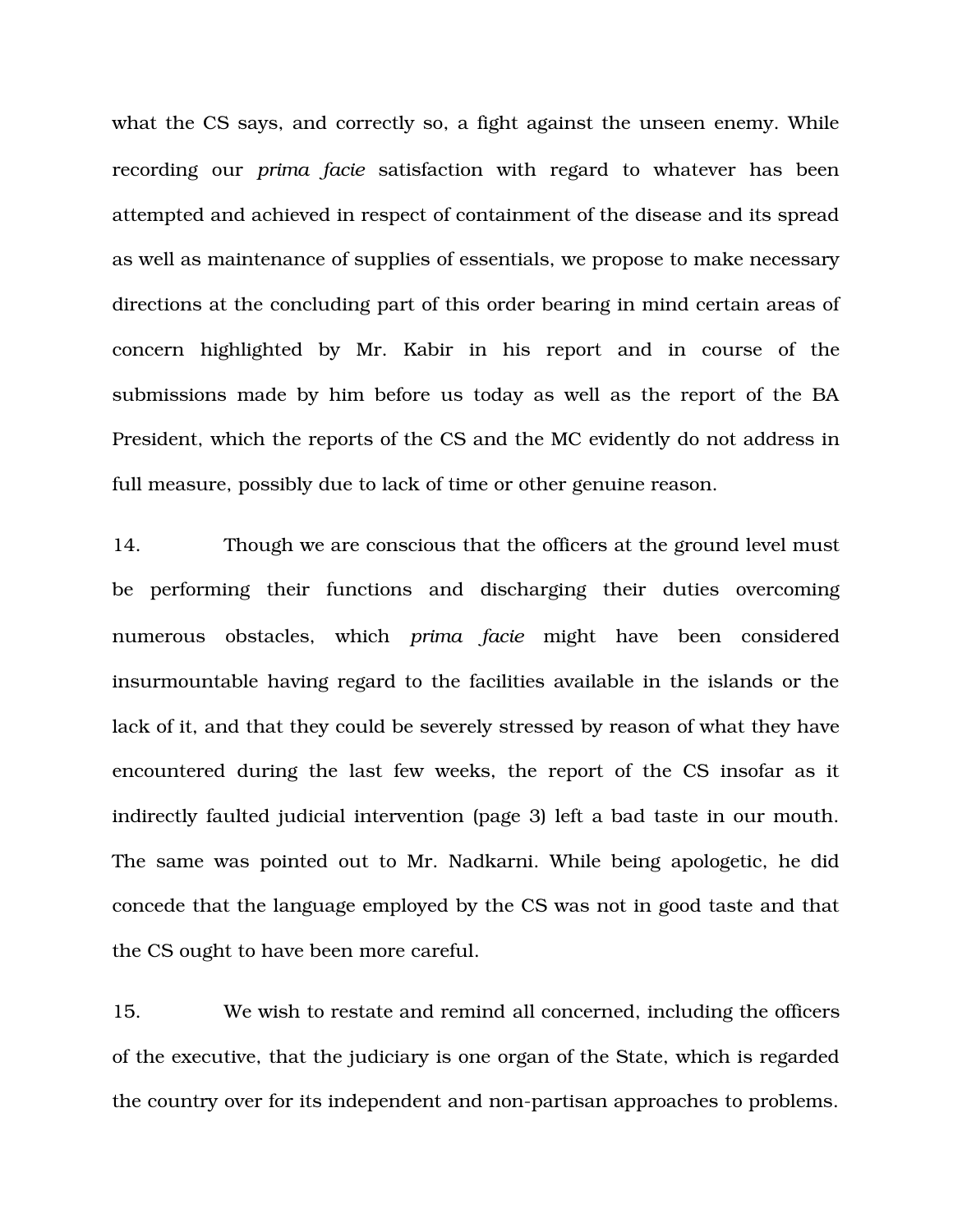As an institution, it is there to supplement and complement the executive in times of dire need and in reality, as in the present case, has intervened to support the system rather than putting a spanner in the works (as we perceive is the mindset of the CS). Citing *"the sudden orders of the Hon'ble Court"* as one of the reasons for allowing the public to come on the streets could well have been avoided, since there was no such direction in our earlier order. We reckon, our efforts have been misconstrued by the CS.

16. Be that as it may, the grim situation that was allegedly prevailing in the islands (highlighted by the letter petitioner) as per his admission, which is now available on record, has changed for the better to a fair extent in and around Port Blair. The supplementary report of the BA President is also to the same effect. Obviously, there are certain areas of concern pointed out by both of them (primarily with regard to North and Middle Andamans, Little Andaman and the Nicobar group of islands) which require to be addressed.

17. In an unprecedented situation such as the present one ~ which though is yet not comparable with the devastation brought about by the tsunami that rattled the islands on a winter morning of December,  $2004 \sim$  each one of us, whether it be the executive, the judiciary or the civil society, have to work hand in hand to avert any further disaster, which might spell doom for the islands. It cannot be over-emphasized that only a united effort can ensure tackling of the myriad problems arising from different quarters because of the spread of the virus. To that end, we must secure our means.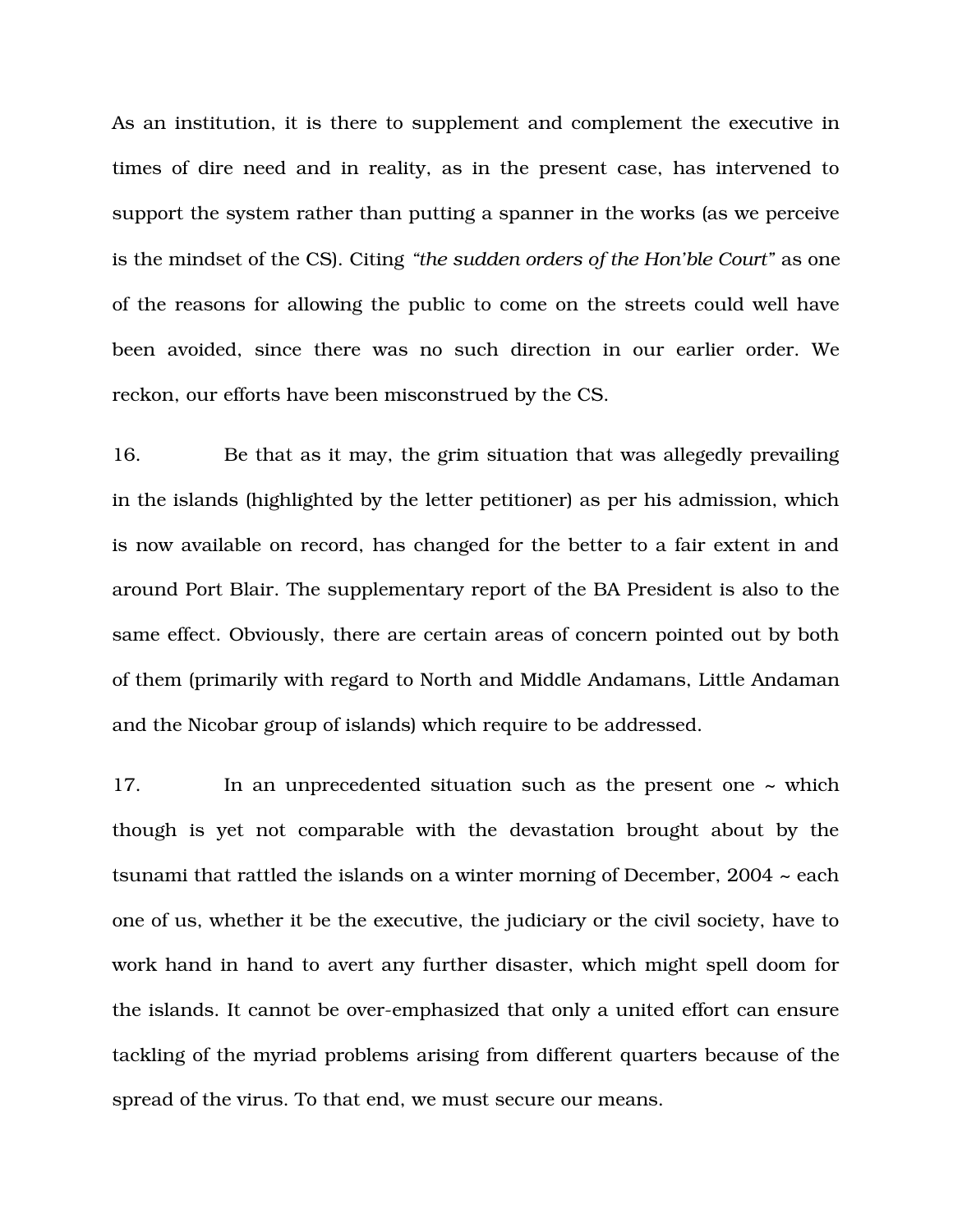18. We grant liberty to Mr. Kabir to convey his concerns to Mr. Nadkarni for him to look into it and suitably advise the Central Government on what is required to be done in respect thereof.

19. We have little doubt in our minds that the administration shall look into the concerns expressed and take whatever steps that the situation would warrant to ameliorate the difficulties/inconveniences that the islanders are facing because of the unforeseeable but unavoidable lockdown.

20. We direct the registry to forward to the CS via email, by tomorrow, the reports of Mr. Kabir and the BA President, both dated March 30, 2020, for the CS to look into the same and take such steps/measures as are warranted on facts and in the circumstances. At the same time, the reports of the CS, the MC and the BA President shall be made over to Mr. Kabir adopting similar mode.

21. Although the administration seems to be conscious of what is required having regard to the ground realities, we feel inclined to make certain interim directions, for the present and subject to further orders being passed on this writ petition, to ensure containment of the virus to the extent possible and at the same time to minimize the anxiety and agony of the islanders, as follows :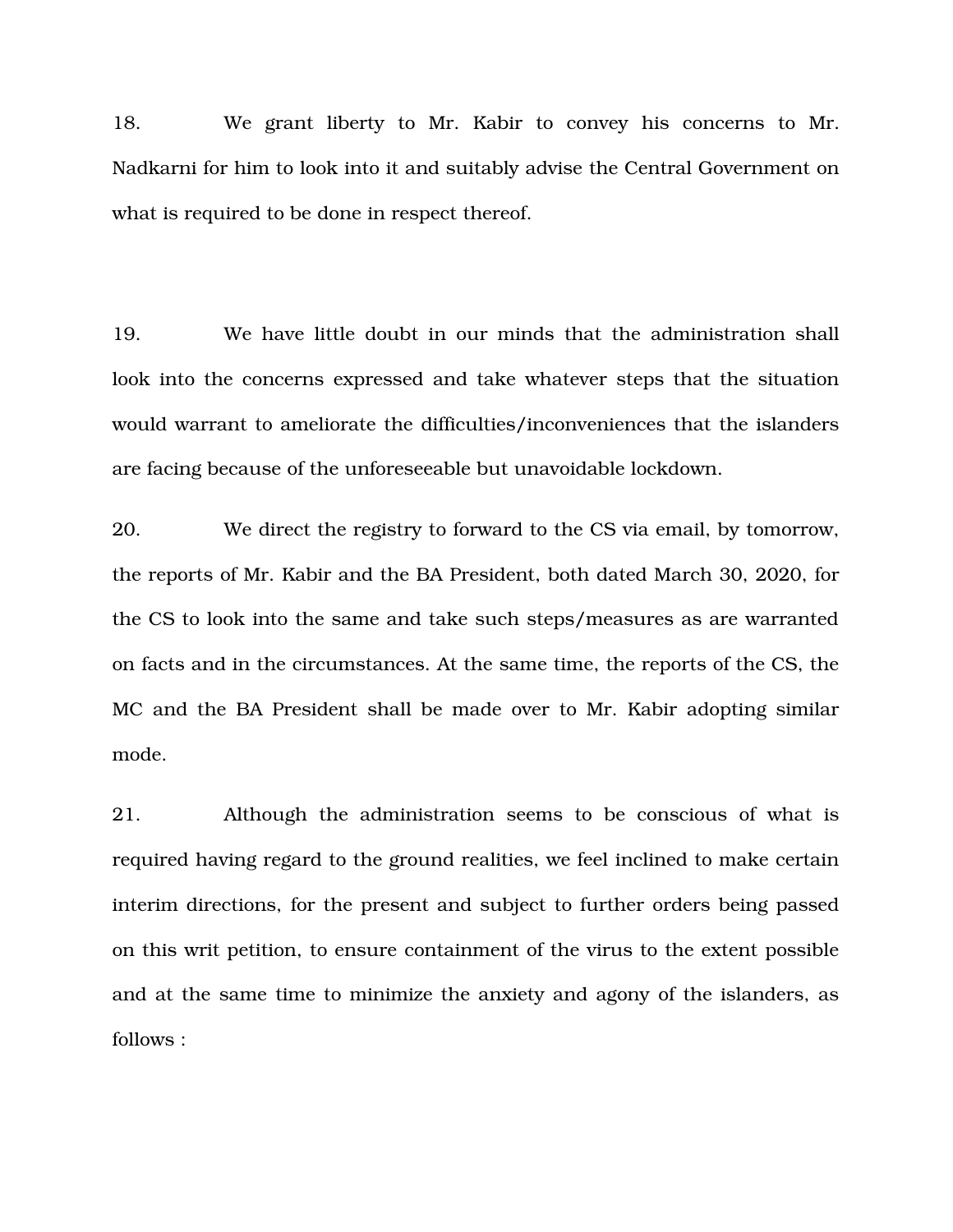- (a) social distancing is non-negotiable till April  $14$ ,  $2020$  and the administration shall see to it that there is no slip in regard to compliance with such norms;
- (b) the administration shall continue its endeavour to provide home delivery of essentials and medicines to the members of the public wherever possible and in such manner it deems fit and proper;
- (c) in areas where such home delivery is not possible, shops may be allowed to be opened for a few hours for restricted functioning;
- (d) supply of drinking water should be ensured in all localities by the concerned local authority, be it Municipal Corporation or Panchayat or the like;
- (e) access of LPG to households should be ensured commensurate with the supplies at hand;
- (f) transportation of perishables and local produce from the nearby islands [viz., vegetables from Shaheed Dweep (Neil)] should be expedited, lest they rot in hot weather conditions;
- (g) collection of milk and milk produce by employing adequate hands and vehicles from places near to Port Blair ought to be made operational;
- (h) helicopter and shipping services should be utilized only for essential services, which would also include transportation on medical ground;
- (i) personal protective equipment (PPE), masks, alcohol based sanitizers, disinfecting chemicals and all such substances required by the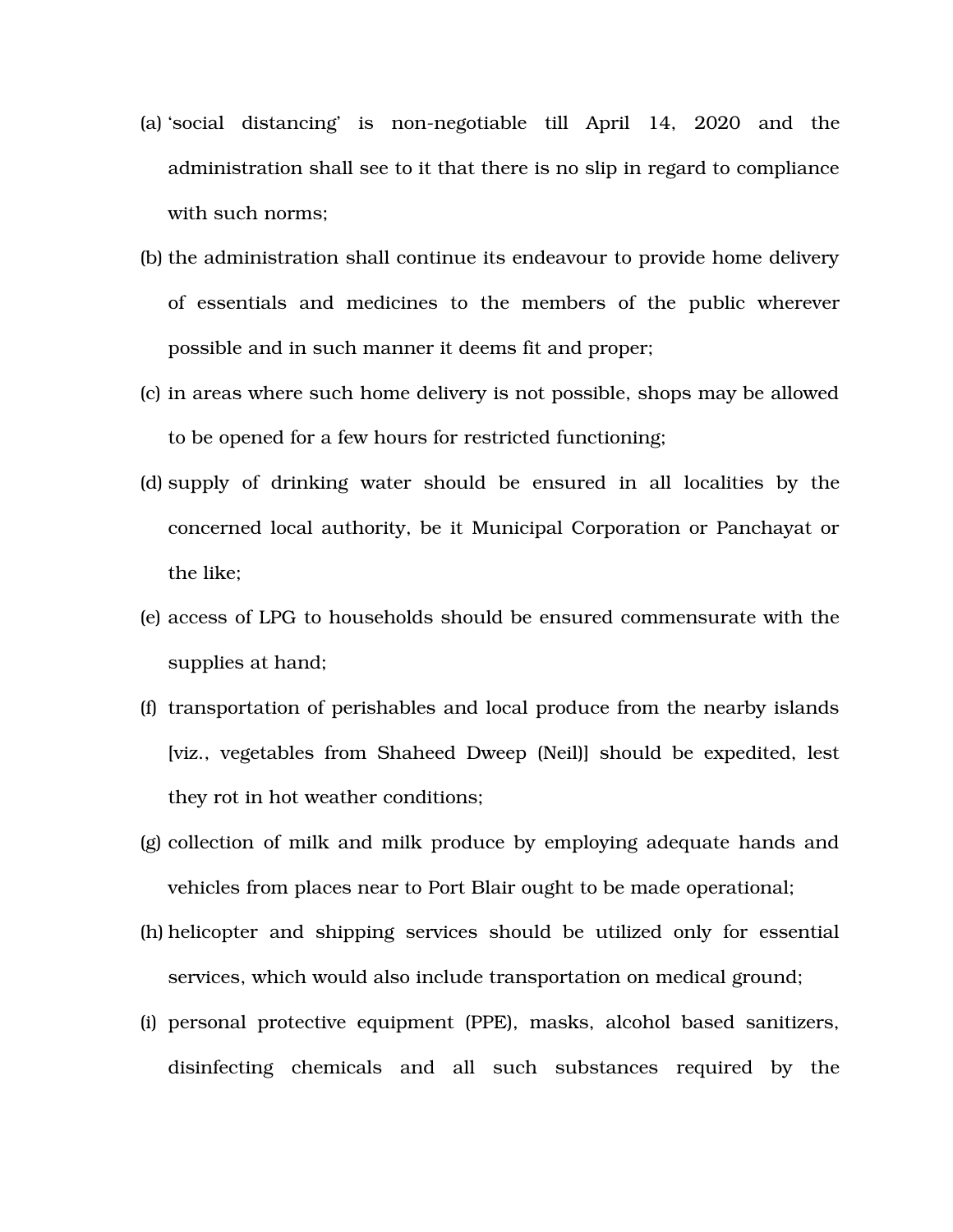healthcare professionals, who are at the forefront of battling the outbreak, must be provided as early as possible and for this purpose, the CS shall notify the Central Government immediately of its needs/requirements, if not already notified, and the appropriate department in the Central Government shall leave no stone unturned to meet the requisition without any delay by flying the same to Port Blair;

- (j) proper hygienic conditions in the hospitals, nursing homes, clinics, health centres, etc. have to be ensured at any cost, lest the medical and para-medical staff fall prey to the virus;
- (k) the concern expressed by a member of the staff of the hospital (Annex. 4 to Mr. Kabir's report) must be looked into seriously and remedial action taken, for, if suspects are not appropriately tested to avoid creating panic, the healthcare workers would be exposed to the dangers of the virus which is not at all desirable;
- (l) senior citizens being most vulnerable to the attack of the virus, their other ailments, viz. diabetes, blood pressure, cardiac and renal problems, etc. need to be checked and kept under control to prevent them from being infected and hence, necessary medicines for cure of such ailments must be made available in sufficient quantity at all times, depending on supplies;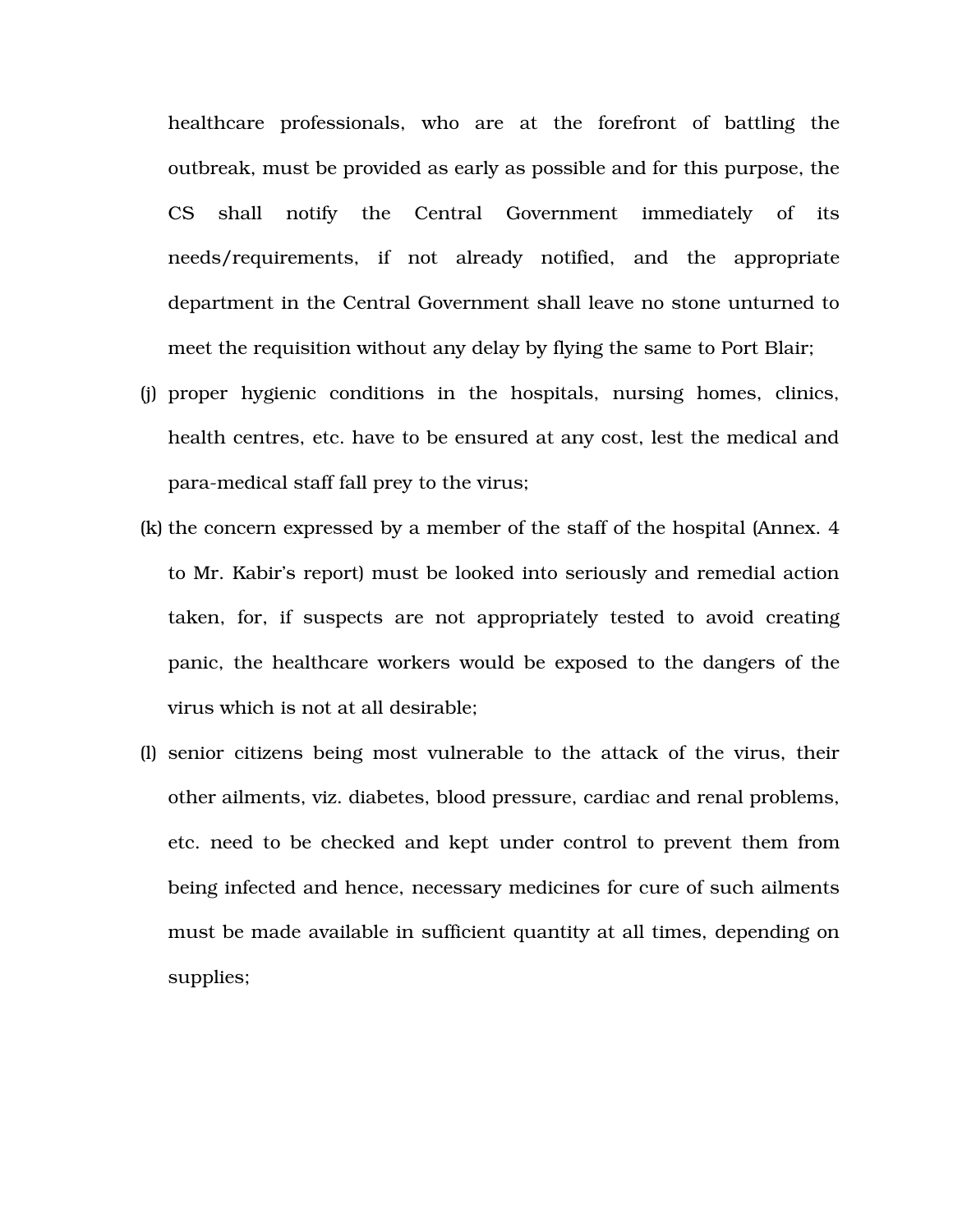- (m) the administration shall take special care to ensure that there is no spread of the virus amongst the vulnerable local indigenous communities, like the Jarawas, the Onges, the Shompens and the like;
- (n) local authorities may not ignore the need to clear waste and garbage, for, as and when they pile up, they have the potential of generating newer problems and, thus, it is imperative to have men and material placed for timely clearance of the same;
- (o) measures to sanitize public areas such as bus terminals, jetties, shops (opened to provide essential supplies) as well as petrol pumps, should be undertaken at such regular intervals as the administration deems appropriate;
- (p) banks and financial institutions may be kept open, albeit with restricted access, to facilitate transactions of emergent nature;
- (q) the concerned authorities shall be directed by the administration to ensure uninterrupted internet connectivity, to the extent possible, keeping in mind that accessibility to internet is a facet of the right to life under Article 21 of the Constitution of India;
- (r) consignments dispatched through ships from any country having history of virus infection shall not be unloaded on any part of the islands unless such unloading has already commenced and in such a case, it is for the administration to decide, in its discretion, whether such unloading should be continued or not;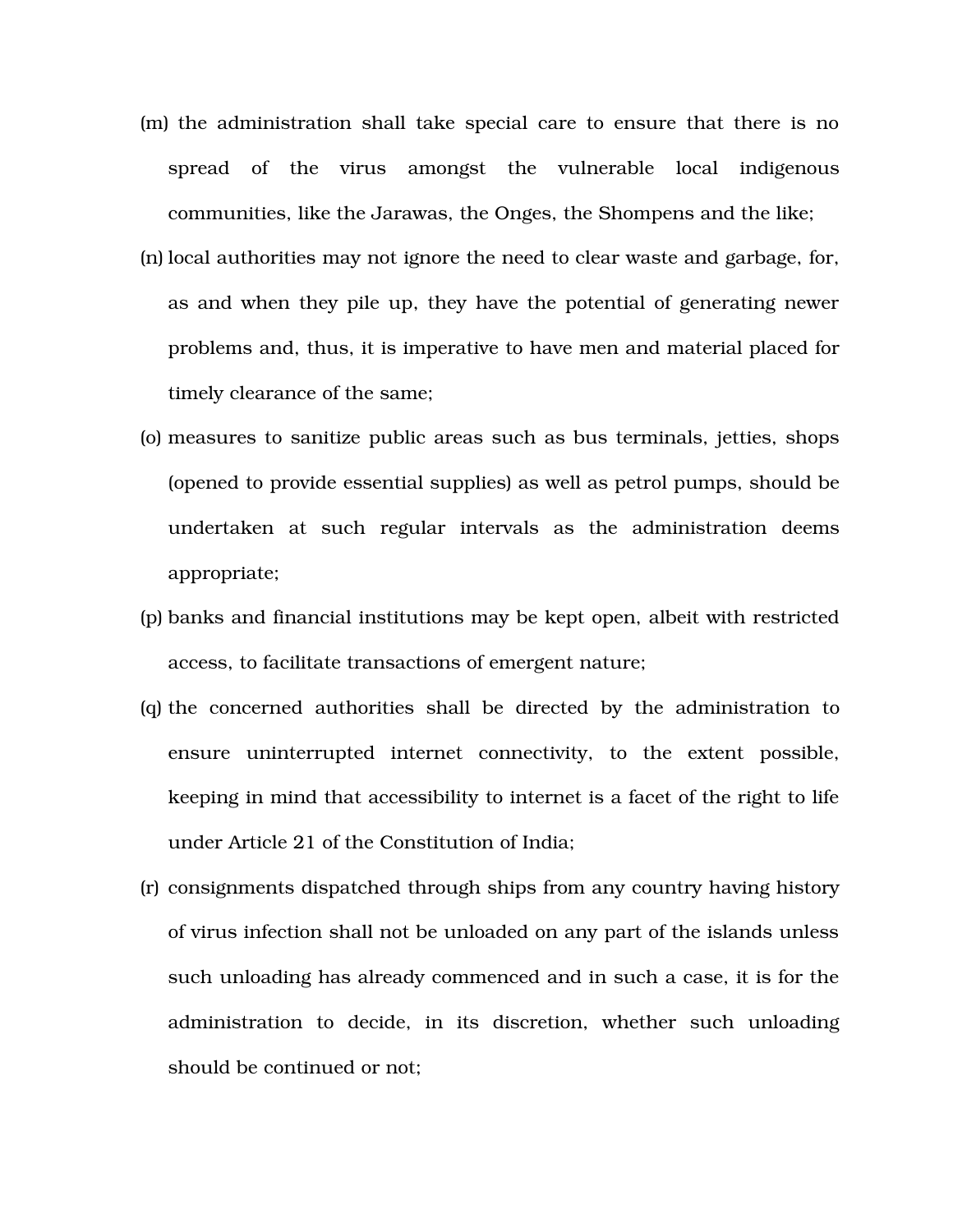- (s) the stress and strain of police personnel on duty notwithstanding, we expect a humane approach from them while dealing with members of the public who are compelled to stray out for procuring essentials for dear life despite the lockdown without staying at home at all times but this may not be seen to dampen the spirits of those honest and sincere police personnel who are compelled to use the stick, being left with no other alternative, to maintain law and order in these difficult times;
- (t) the administration shall take due care of the hundreds of migrant workers at Port Blair and elsewhere by accommodating them in temporary shelter homes and by making provisions for their basic needs, to the extent possible, so long normalcy is not restored;
- (u) last, but not the least, the Central Government shall extend its fullest cooperation and assistance to the administration to prevent any loss of life in the islands, either due to the disease or starvation, and also ensure that all essential supplies are made available to the people through logistical support provided to the administration by responding to its calls without wasting much time.

22. Since it is evident from the report of the BA President that logistical constraints faced by the members of the MC disabled them to have an idea of what has been happening in North and Middle Andaman, Little Andaman and the Nicobar group of islands, we deem it appropriate to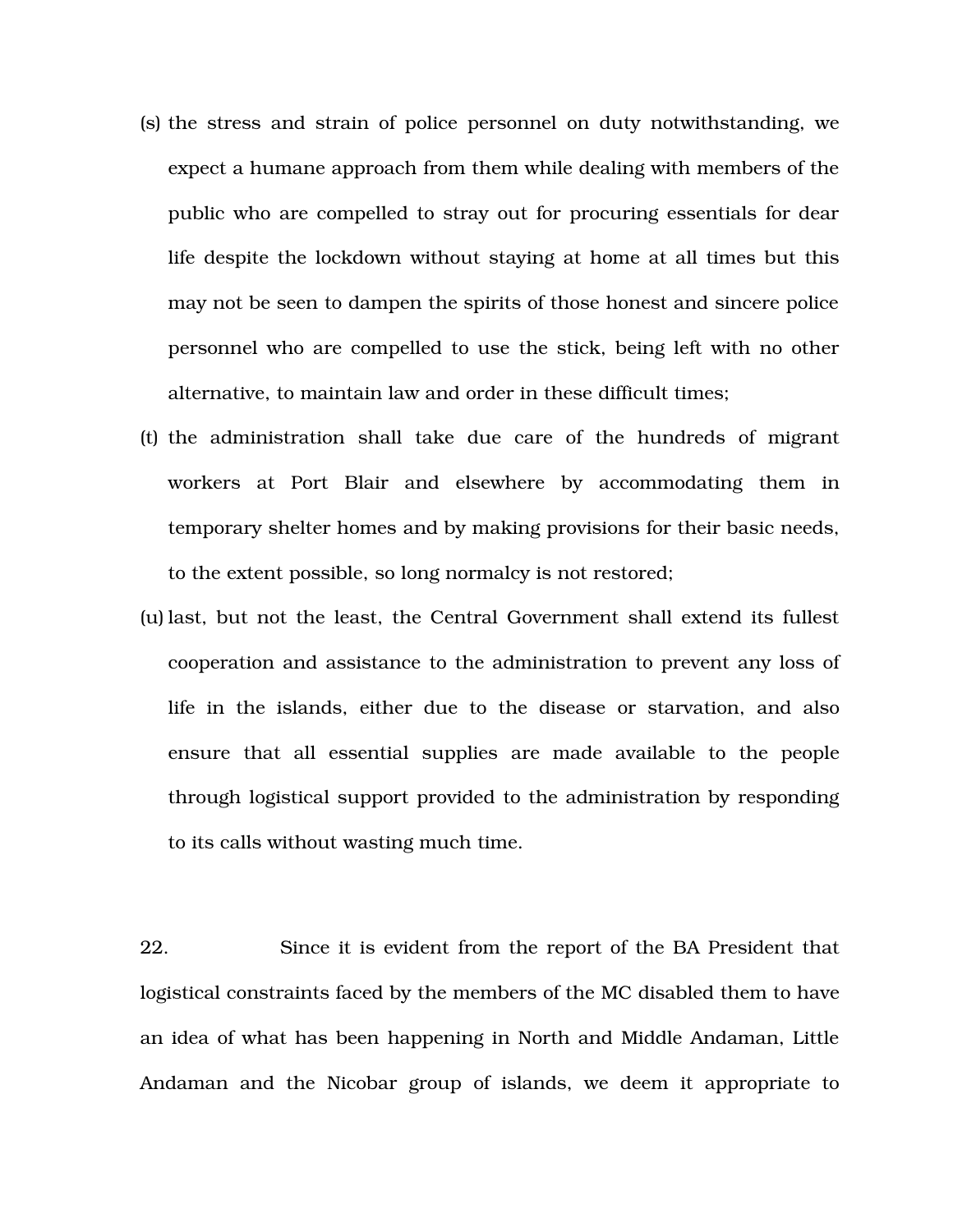constitute monitoring sub-committees to report to us on similar lines as per the requirement of the order dated March 28, 2020 as well as the directions contained in this order. The sub-committees for different regions shall be as under :

- (i) The Additional District and Sessions Judge, North Andamans and the Superintendent of Police, North Andamans for North and Middle Andamans;
- (ii) The administrative head of Little Andaman, by whatever called, and the Station House Officer, Hut Bay Police Station, for Little Andaman; and
- (iii) The Chief Judicial Magistrate, Car Nicobar, the Deputy Commissioner, Car Nicobar, and the Judicial Magistrate, Campbell Bay, if available, for the Nicobar group of islands.

23. We direct that further reports shall be forwarded to us through the Registrar General by the CS and the MC on the status of relief and services extended to the islanders in terms of the guidelines/advisories issued by the appropriate authorities as well as on implementation of the aforesaid directions, by April 7, 2020. Similar such reports shall be forwarded by the monitoring sub-committees constituted by this order.